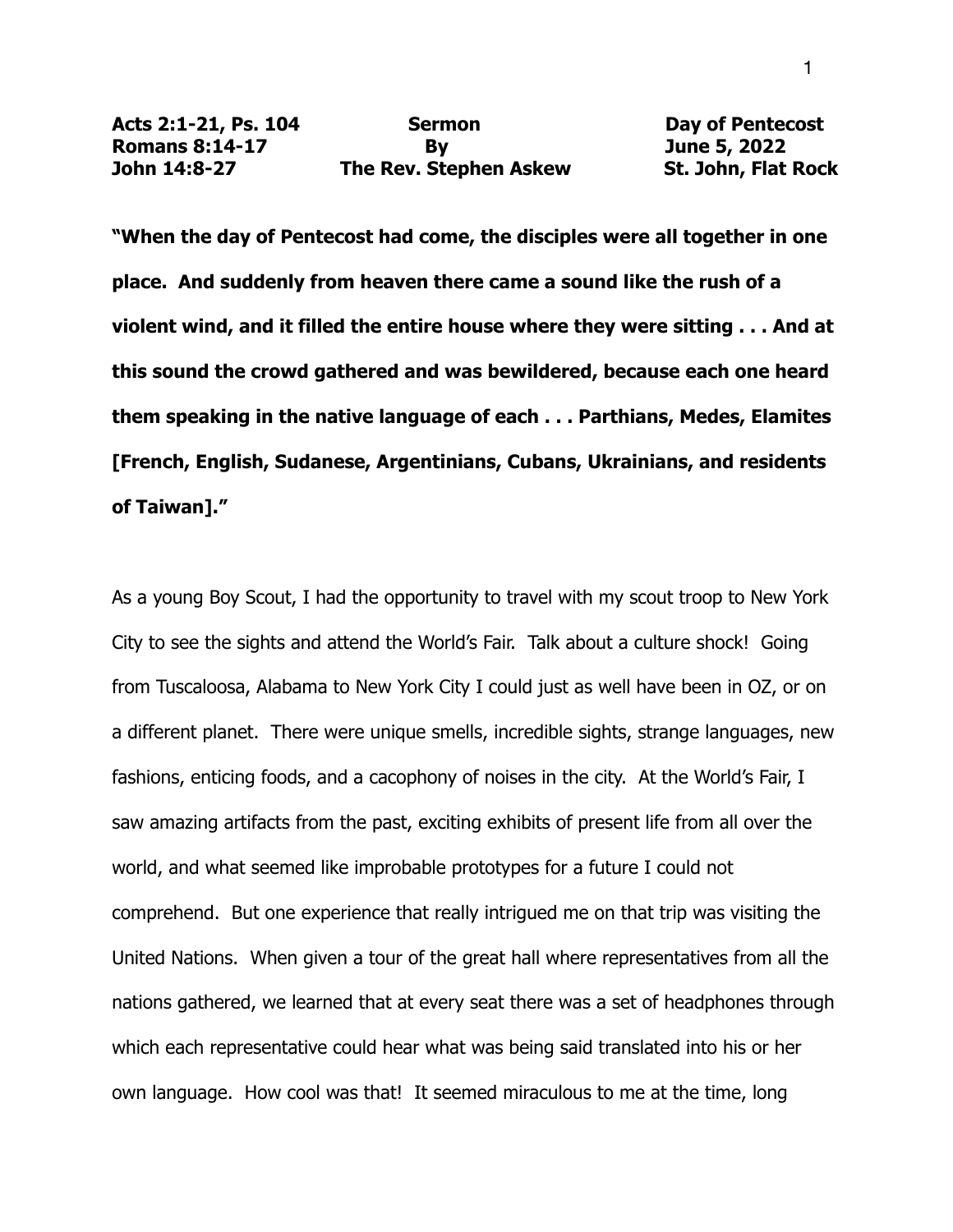before there were apps for our smart phones that can readily translate for any one of us.

It all made sense, I had just not thought about it too much before. In order to have a conversation, discussion, a dialogue; in order to reach agreements and pass resolutions; and in order to work together in peace and address the needs of the world, people had to be able to understand one another. For the United Nations, it was headphones with translators that made this possible. For the early church, well, it was the Holy Spirit.

It is no accident that the Church's celebration of Pentecost coincides with that of the Jewish faith. Until the temple's destruction by the Romans in 70 AD, Jews from all around the Mediterranean made a pilgrimage to Jerusalem for the Spring Harvest Festival, or Feast of Weeks, which occurred fifty days after Passover. As faithful Jews, Jesus and his disciples would be counted among those representing different cultures and speaking different languages, not unlike today's representatives at the UN or visitors to a world's fair. But without the Holy Spirit descending upon them after Jesus' death and resurrection, the first followers of Jesus Christ might have locked themselves in a room indefinitely, cut off from the world, wondering what to do next, or they may have gone back to their ordinary day-to-day business as before, casting nets for fish in the sea, collecting taxes, or learning the trade of their father.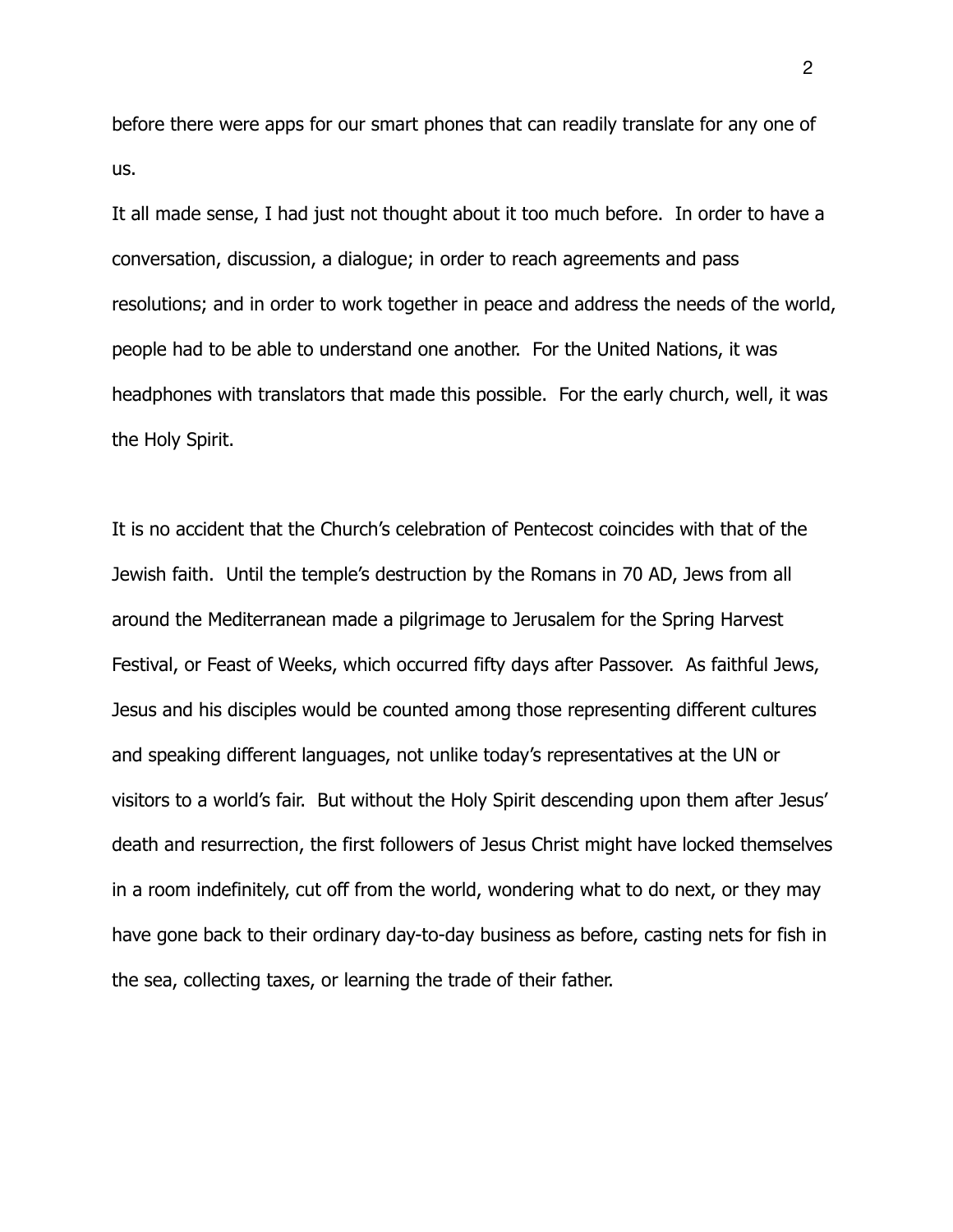We learn in John's gospel, after the Last Supper and prior to Pentecost the disciples were given a heads up, a warning of things to come and hope for the future. Jesus, in what is called his "Farewell Discourse," said to them, "Very truly, I tell you, the one who believes in me will also do the works that I do and, in fact, will do greater works than these, because I am going to the Father. I will do whatever you ask in my name, so that the Father may be glorified in the Son . . . If you love me, you will keep my commandments. And I will ask the Father, and he will give you another Advocate, to be with you forever. This is the Spirit of truth, whom the world cannot receive, because it neither sees him nor knows him. You know him, because he abides with you, and he will be in you . . . Peace I leave with you; my peace I give to you."

Then on the Day of Pentecost, with this foreknowledge planted in their minds, the disciples were stirred by the Holy Spirit to speak. The miracle for all those gathered was that people from around the whole known world could listen in through the headphones of the Spirit and understand what the disciples from Galilee were saying. They could hear the Good News being proclaimed. This Pentecost event gave evidence that the Word of God, the teachings of Christ, was never intended to be exclusive - the privilege of one group of people, of one culture, who spoke one particular language, and resided in one single place. Since that day, it is no accident that the Bible, as it has come to be written, has been translated into roughly 636 languages, and the New Testament itself into 1442 languages! This is many more languages than those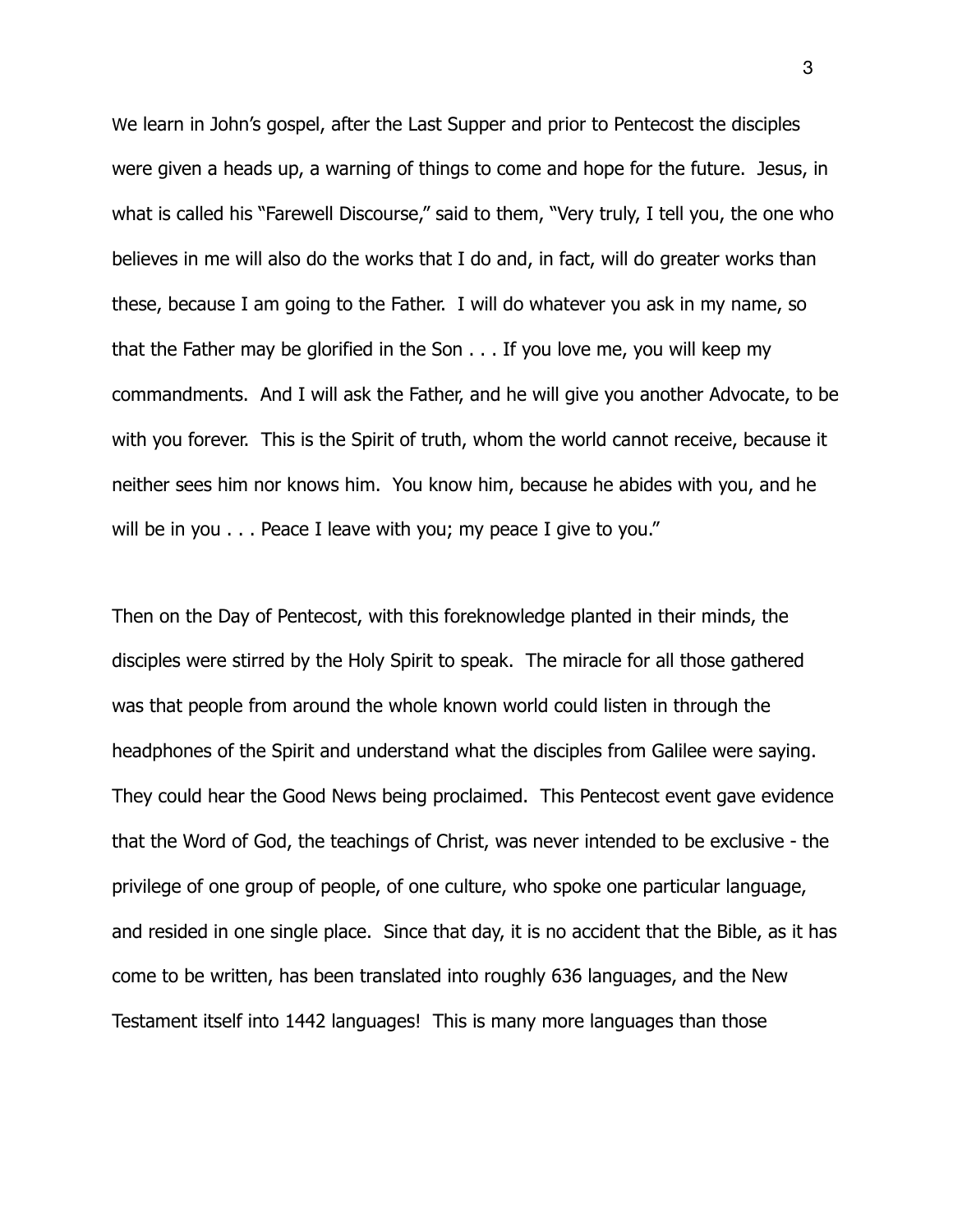represented on that first Pentecost, many more than are represented at the United Nations.

On that Day of Pentecost, the church was born - the followers of Christ became a new creation, many peoples knit together into the body of Christ on earth, with a mission to the world. And as we hear in today's collect, "on this day [Almighty God] opened the way of eternal life to every race and nation by the promised gift of [the] Holy Spirit."

But isn't it odd that the Holy Spirit is the most neglected and least understood person of the Holy Trinity in our church today? We are familiar with seeing God as our creator, the maker of all heaven and earth. As the psalmist writes: " O Lord, how manifold are your works! In wisdom you have made them all; the earth is full of your creatures." Here in Western North Carolina we do not have to go far from our front doors to marvel at God's creation. Similarly, we have little problem relating to God the Son, who lived as we live and died as we will die, yet without sin. But the Holy Spirit is another matter. How many of us have truly experienced the Holy Spirit working in our lives? Yet without the Holy Spirit, we would not truly know God at all.

It was through the Holy Spirit that God created the world and breathed life into us. It is through the Holy Spirit that God awakens our soul. And as Paul noted in his letter to the Romans, "All who are led by the Spirit of God are children of God . . . When we cry 'Abba! Father!' it is that very Spirit bearing witness with out spirit that we are children of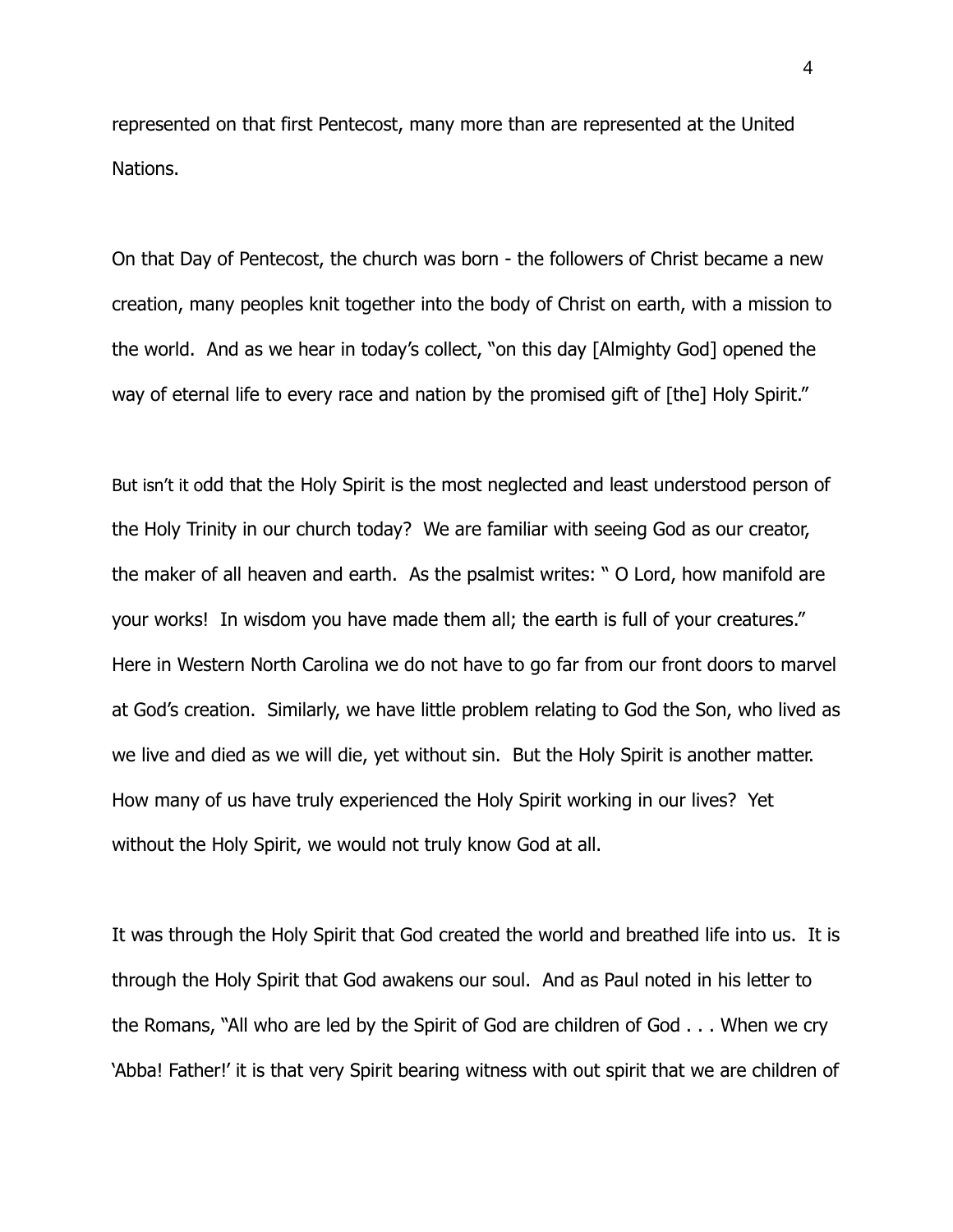God, and if children, then heirs of God and joint heirs with Christ . . ." The gift of the Spirit is not a gift for any one of us alone; it is not a gift for the church alone; it is a missionary gift, a gift that enables us to not only know our maker, but to go and be bearers of forgiveness, bearers of peace, and bearers of God's love to the world.

As one writer puts it, "God has not raised all of us up, gone through this extraordinary ordeal [of the incarnation], sent his Holy Spirit so that we might figure out how to keep the lights on in an empty church." We are commissioned and empowered by the Spirit to be sent forth as the presence of Christ in a diverse and multi-lingual world, trusting that the Spirit will translate the Good News for us.

But first we must seek to know who we are, know what our mission is, and recognize the Holy Spirit working in our lives. This Day of Pentecost is a very good time to begin. Let us put on the headphones of the Spirit and enter into dialogue with God in Christ, with one another, and discover the oneness we are meant to share. May we experience the peace that comes from that oneness, knowing that the walls of sin no longer need separate us. Then let us discern the gifts we are given by the Holy Spirit, claim them, and accept the commission we are given to be God's messengers and Christ's presence, not just inside the walls of the church, but far, far beyond.

As a part of today's service, we will renew our Baptismal vows. When we affirm our vows, we affirm our oneness as Christ's body, our oneness of mind or belief as Christ's